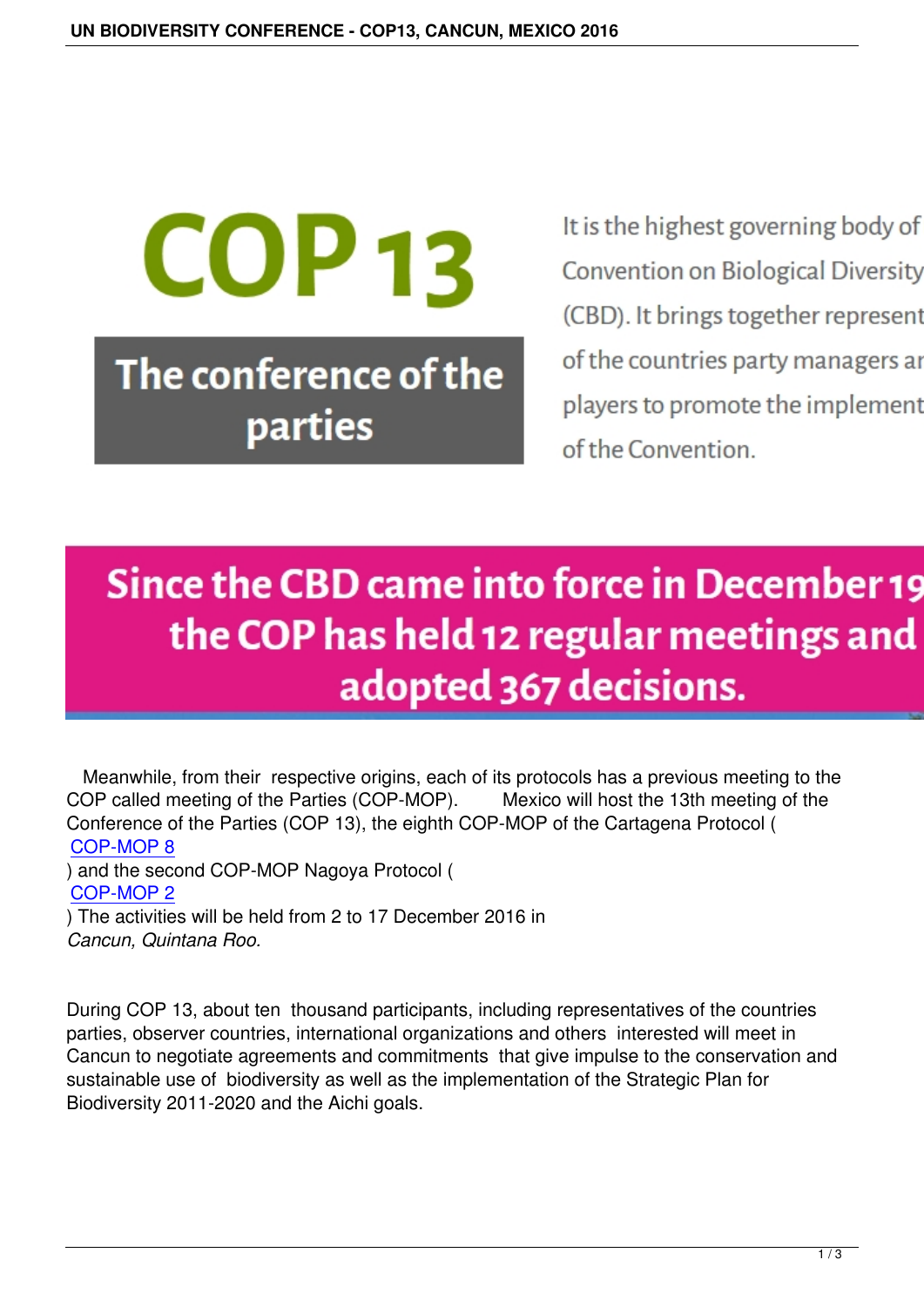#### The administration of **Mexico's president, Enrique Peña Nieto**

, is committed to providing a propitious space and facilitate the development of the work of the countries party to support the fulfillment of the objectives of the CBD, the Strategic Plan for Biodiversity 2011- 2020 and the Aichi goals.

Official statement of the COP 13

[In the context of the COP 13 will b](https://www.cbd.int/doc/?meeting=COP-13)e also held various difusion events, exhibitions, presentations, fairs, forums (business, civil society, youth, indigenous people and local communities, cities and subnational governments, among others).

### **Objectives of Mexico at COP 13**

#### In the context of the COP 13 **Mexico will promote actions to support the implementation of the**

#### **Strategic Plan 2011-2020 and its Aichi goals**

, so that it has been proposed as central theme: the integration of the [conservation and sustainable use of biodiversity](http://cop13.mx/en/convention-on-biological-diversity/) in the plans, programs and sectoral and intersectoral policies with emphasis on agriculture, forestry, fisheries and tourism sectors.

This topic is expected to be written into the ministerial declaration to be adopted at the High Level Segment and in one of the decisions of the COP 13.